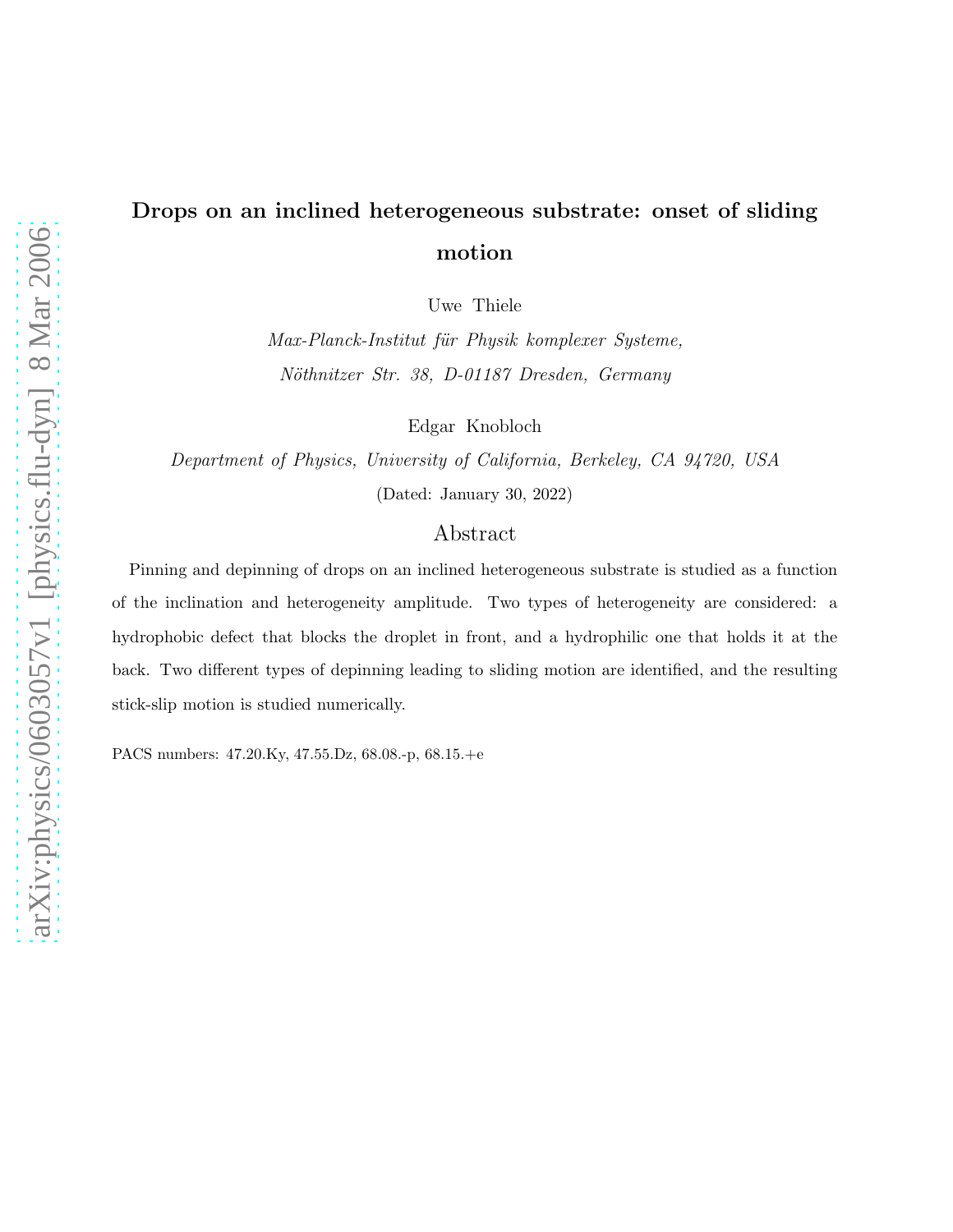It is well known that liquid drops on an ideally smooth substrate move in response to external gradients. For example, a drop on an inclined substrate slides downslope in response to the gradient of potential energy [\[1](#page-6-0), [2\]](#page-6-1). Likewise a droplet in a temperature gradient will move towards higher temperatures as a result of Marangoni forces caused by surface tension gradients [\[3\]](#page-6-2). Alternatively, a wettability gradient induced by a chemical grading of the substrate also causes droplet motion. In order to minimize its energy the droplet will move towards the most wettable region [\[4](#page-6-3), [5\]](#page-6-4). Although on ideally smooth substrates droplets will move even for arbitrarily small gradients, this is not the case for the 'real' substrates used in experiments. There the onset of contact line motion is strongly influenced by chemical or physical heterogeneities of the substrate and a finite driving force is necessary to overcome the pinning influence of the heterogeneities [\[6](#page-6-5), [7](#page-6-6), [8,](#page-6-7) [9,](#page-6-8) [10,](#page-6-9) [11,](#page-6-10) [12\]](#page-6-11). On the smaller, atomic scale surface heterogeneities can trap droplets even on very smooth surfaces. Indeed, heterogeneities occurring on a micro- or mesoscale are known to affect the macroscopic movement of droplets and are responsible, for instance, for the observed hysteresis between advancing and receding contact angles [\[13](#page-6-12), [14](#page-6-13), [15](#page-6-14)].

The simplest example of depinning is described by the Adler equation [\[16\]](#page-6-15)

<span id="page-1-0"></span>
$$
\dot{\theta} = \mu - \sin \theta,\tag{1}
$$

where  $\theta$  represents the position of the droplet, and  $\mu > 0$  represents the applied force. When  $\mu$  < 1 this equation has a pair of fixed points, one of which is stable and the other unstable. At  $\mu = 1$  these fixed points annihilate in a saddle-node bifurcation, but unlike the standard saddle-node bifurcation this bifurcation produces periodic motion for  $\mu > 1$ . This result is simplest to understand if we write Eq. [\(1\)](#page-1-0) as  $\dot{\theta} = -dV/d\theta$ ,  $V = -\mu\theta - \cos\theta$ . Evidently, Eq. [\(1\)](#page-1-0) represents an overdamped particle in a cosinusoidal potential that is progressively tilted as  $\mu$  increases. A 'particle' in a stable equilibrium at a local minimum of this potential 'spills out' once the tilt becomes large enough that its position no longer corresponds to a minimum. This occurs precisely at  $\mu = 1$ . The periodic motion present for  $\mu > 1$  corresponds to the particle sliding down the resulting 'washboard' potential. The period of this motion diverges as  $(\mu - 1)^{-1/2}$  [\[17](#page-6-16)]. The resulting bifurcation is sometimes called a Saddle-Node Infinite PERiod bifurcation or 'sniper' for short.

In this paper we explore the process of pinning and depinning of driven droplets on a heterogeneous substrate. For simplicity we consider the case of gravitational forcing on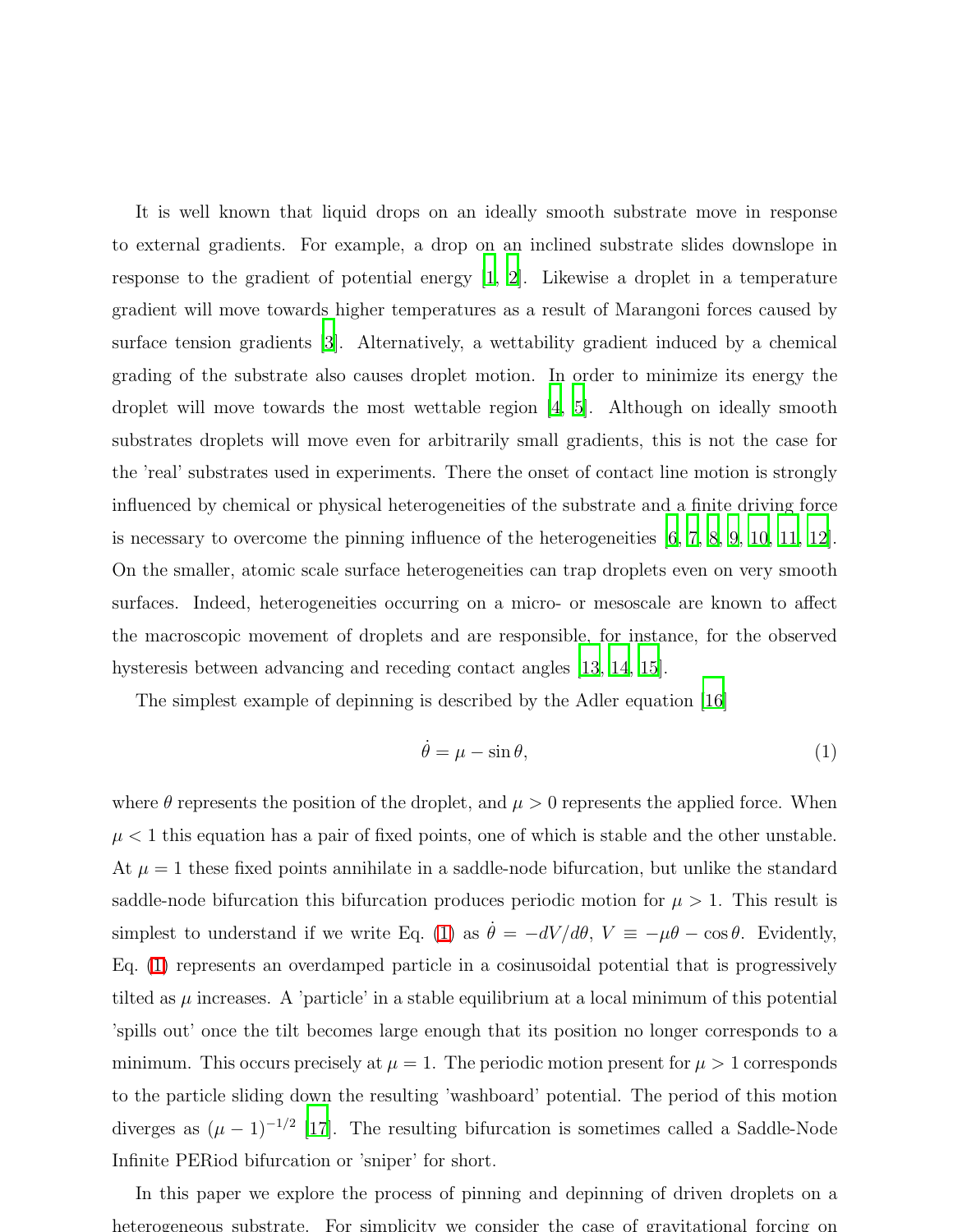an inclined substrate with a heterogeneous disjoining potential with a well-defined spatial period such as might arise from spatially varying wetting properties resulting from chemical heterogeneity. This formulation avoids complications arising from changes in surface elevation of the substrate (surface roughness) while retaining the essence of the pinning phenomenon. In addition we focus on nanoscale droplets for which we can solve the governing equation for both the droplet profile and the precursor film, without involving the matched asymptotic expansions required for larger droplets. We avoid energy methods since these do not permit us to study time-dependent phenomena.

A two-dimensional liquid droplet on an inhomogeneous solid substrate subject to a horizontal force  $\mu$  (Fig[.1\)](#page-8-0) is described by an evolution equation for the film thickness profile  $h(x, t)$  derived from the Navier-Stokes equation using the long-wave approximation [\[18](#page-6-17)]:

<span id="page-2-0"></span>
$$
\partial_t h = -\partial_x \left\{ \frac{h^3}{3\eta} \left[ \partial_x \left( \gamma \partial_{xx} h + \Pi(h, x) \right) + \mu \right] \right\}.
$$
 (2)

Here  $\gamma$  is the surface tension,  $\eta$  is the dynamic viscosity, while  $\Pi(h, x)$  is the disjoining pressure that accounts for the wetting properties of the heterogeneous substrate [\[19](#page-6-18)]. We use the form  $\Pi(h, x) = 2S_a d_0^2 / h^3 + (S_p(x)/l) \exp[(d_0 - h)/l]$  [\[20](#page-6-19), [21\]](#page-6-20), where  $S_a$  and  $S_p$  are the apolar and polar components of the total spreading coefficient  $S = S_a + S_p$ ,  $d_0 = 0.158$  nm is the Born repulsion length and l is a correlation length [\[20\]](#page-6-19), and choose  $S_a > 0$  and  $S_p < 0$ , thereby combining a stabilizing long-range van der Waals liquid-solid interaction with a destabilizing short-range polar interaction. The latter contains the influence of surface coating and wettability defects, and crucially influences the static contact angle [\[20](#page-6-19)]. When  $\mu = 0$  the resulting model describes static droplets with a finite mesoscopic equilibrium contact angle sitting on an ultrathin precursor film. However, any qualitatively similar disjoining pressure yields like results, as shown for dewetting in [\[21](#page-6-20)] and for chemically driven running droplets in [\[22\]](#page-7-0).

We nondimensionalize Eq. [\(2\)](#page-2-0) using the scales  $3\eta\gamma/k^2 l$  for time, l for the film thickness and  $\sqrt{l\gamma/\kappa}$  for the lateral coordinate, where  $\kappa = (|S_p|/l) \exp(d_0/l)$ . In addition we define the dimensionless quantities  $b = (2S_a d_0^2/|S_p|l^2) \exp(-d_0/l)$  and  $\alpha = (\gamma l/\kappa^3)^{1/2}(\mu/\rho)$ . Thus for gravitational forcing  $\alpha$  measures the inclination of the substrate, and we refer to it as the inclination. The loading of the system (relevant for gravitational forcing) is measured by the mean film height  $\bar{h} \equiv L^{-1} \int_0^L h(x) dx$ .

Figures [2\(](#page-9-0)a,b) show sample steady state profiles for two cases: (a) a hydrophilic defect,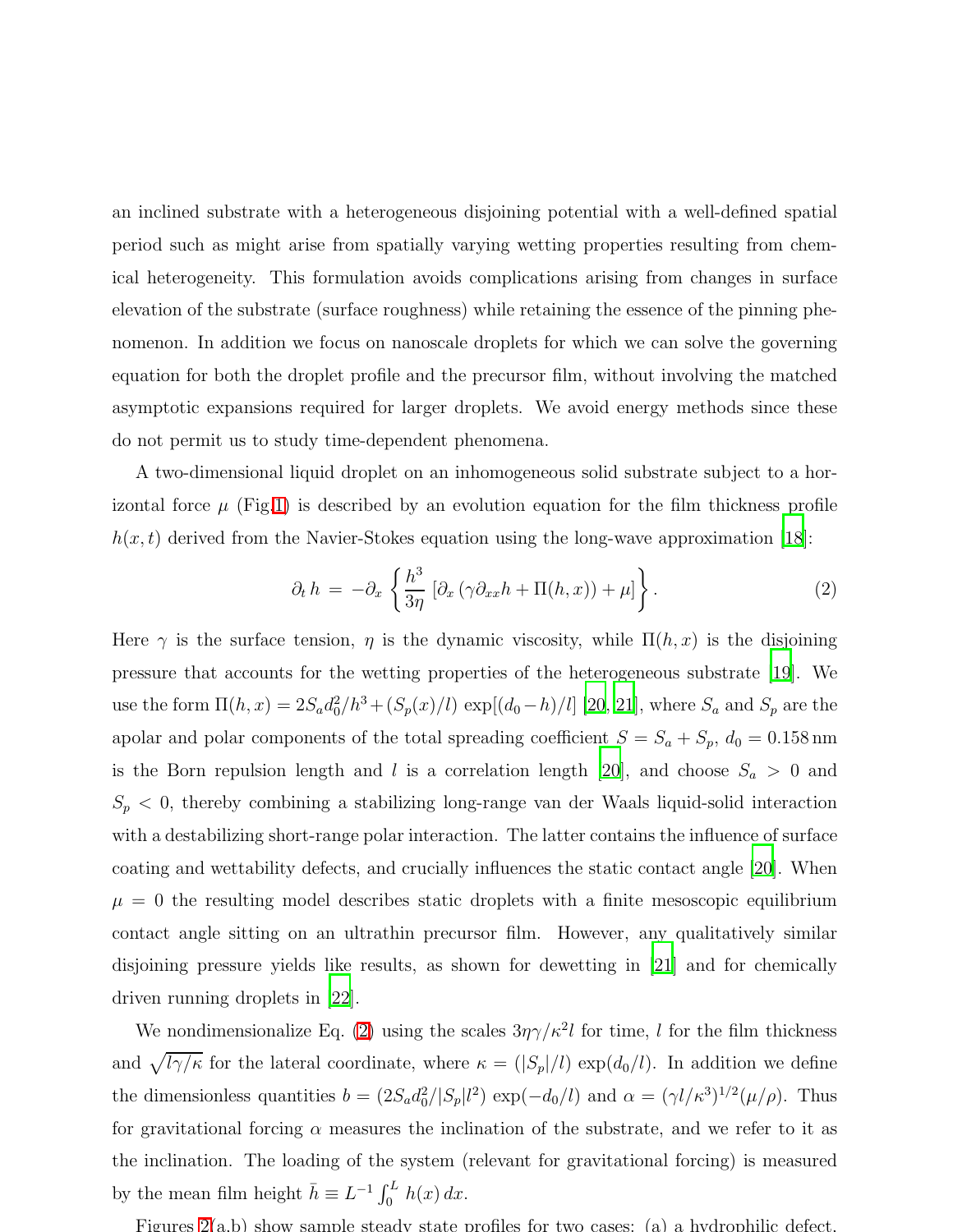(b) a hydrophobic defect. Both are described by

$$
\Pi(h, x) = \frac{b}{h^3} - [1 + \epsilon \xi(x)] e^{-h}, \tag{3}
$$

<span id="page-3-0"></span>with

$$
\xi(x) = \{2\operatorname{cn}[2K(k)x/L, k]\}^2 - \Delta,\tag{4}
$$

where  $K(k)$  is the complete elliptic integral of the first kind and  $\Delta$  is such that the average of  $\xi(x)$  over a spatial period vanishes. We use the logarithmic measure  $s \equiv -\log(1 - k)$ to quantify the steepness of the heterogeneity profiles (Fig.  $2(a,b)$ ). These correspond to hydrophilic ( $\epsilon$  < 0) or hydrophobic ( $\epsilon$  > 0) defects. In (a) the droplet is held at the back by a hydrophilic defect and develops a prominent shoulder as  $\alpha$  increases just prior to depinning. In contrast in (b) the hydrophobic defect blocks the droplet and its profile steepens with increasing  $\alpha$ . The profiles at depinning are shaded. Figures  $2(c,d)$  show the advancing and receding mesoscopic contact angles, measured at the inflection points of the drop profile, as a function of  $\alpha$ . For a droplet pinned at the back (Fig. [2\(](#page-9-0)c)) the advancing [receding] angle decreases [increases] for small but increasing inclination  $\alpha$ . However, once the droplet starts developing a shoulder at the back the receding angle decreases again until depinning occurs. The situation differs for a droplet pinned at the front  $(Fig. 2(d))$  $(Fig. 2(d))$  $(Fig. 2(d))$ . In this case both angles increase with  $\alpha$  but drop just prior to depinning (Fig. [2\)](#page-9-0).

The depinning process corresponds to the loss of stability of the pinned drop. The stability calculation [\[23\]](#page-7-1) reveals two mechanisms that lead to depinning. The first is via a sniper bifurcation (i.e., a steady state bifurcation) and prevails for hydrophobic defects with small wettability contrast [\[23\]](#page-7-1) and for hydrophilic defects. Figure [3\(](#page-10-0)a) shows a typical bifurcation diagram for the latter case as a function of increasing  $\alpha$ . The figure shows the  $L^2$  norm of  $\delta h \equiv h(x) - \bar{h}$  for pinned drops and its time-average after depinning. Although there are two saddle-node bifurcations in the diagram time integration (open circles) shows that the upper part of the branch of pinned drops is stable until the rightmost saddle-node bifurcation. Thereafter the solutions are time-dependent but periodic (open triangles). The inset shows that near the saddle-node the period diverges like  $(\alpha - \alpha_c)^{-1/2}$  and hence that in this case depinning corresponds to a sniper bifurcation. Figures [3\(](#page-10-0)b,c) show space-time plots of the resulting motion for (b)  $\alpha \gtrsim \alpha_c$ , and (c)  $\alpha = 0.04$ . In (b) the drop spends a long time in a nearly stationary state while slowly spreading downstream, before it abruptly breaks off and moves towards the next defect. In contrast in  $(c)$  the drop flows more or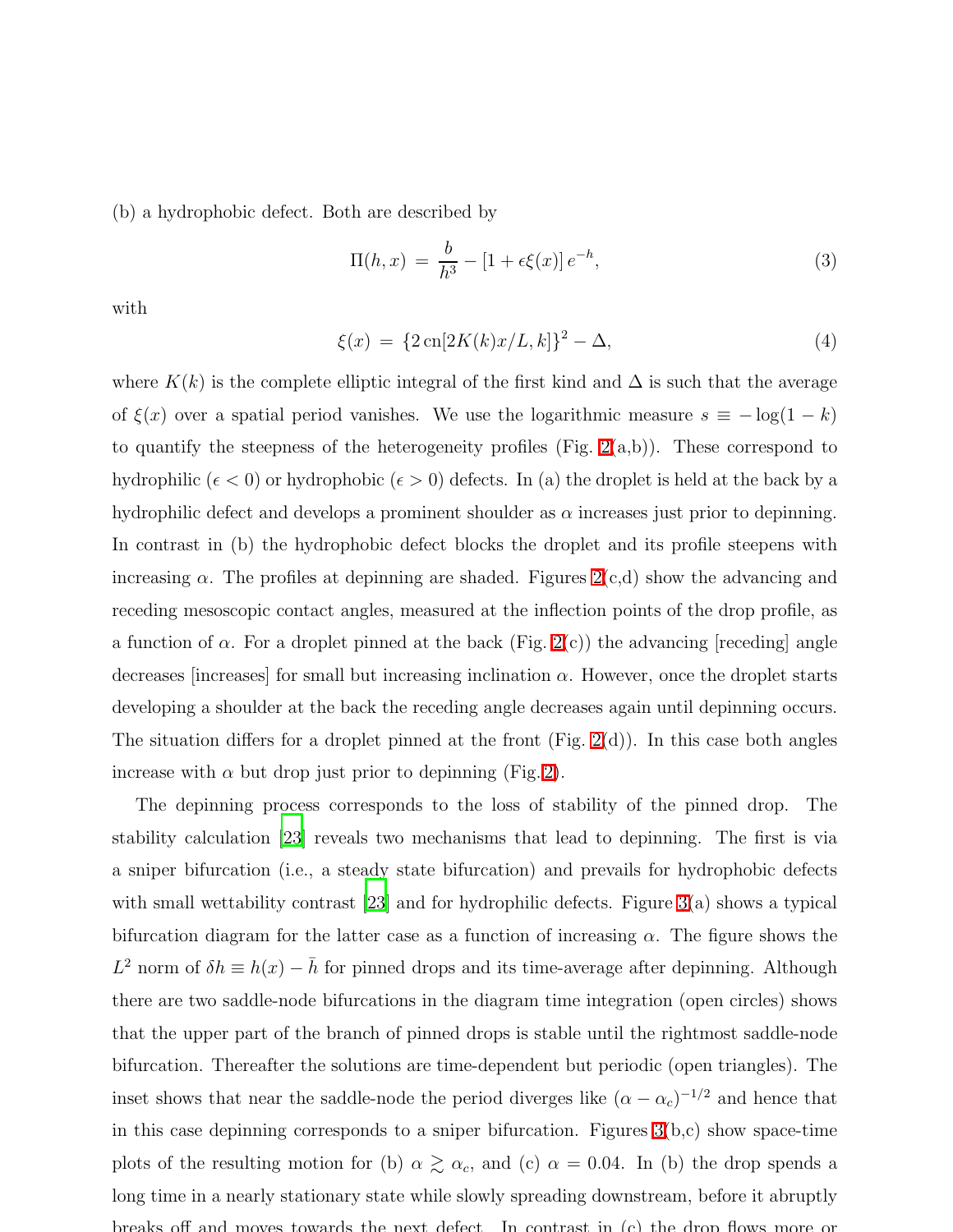less at constant speed downslope, although the location of the defect remains visible in the space-time plot.

Figure [4\(](#page-11-0)a) shows the location of the two saddle-nodes in the  $(\epsilon, \alpha)$  plane. In the case of a hydrophilic defect ( $\epsilon$  < 0) the saddle-nodes are always present; the one at larger  $\alpha$ corresponds to the depinning bifurcation. For fixed  $\bar{h}$  and large L the critical  $\alpha$  decreases as  $1/L$  (not shown), as expected on the basis of simple loading ideas. However, the figure also shows that something else happens for sufficiently hydrophobic defects. Here the saddlenodes annihilate at  $\epsilon \approx 0.6$ , and depinning now occurs via a Hopf bifurcation (dashed line). The resulting bifurcation diagram (Fig.  $5(a)$ ) shows that the range of stable pinned profiles overlaps with the range of periodic states generated by the instability. Thus in this case the branch of periodic solutions loses stability at a saddle-node bifurcation as  $\alpha$  decreases, and the system settles into a steady pinned state in a hysteretic transition. Figures  $5(b,c)$ show space-time plots of the periodic state near this transition and further away. Here the depinning is as abrupt as in Fig. [3\(](#page-10-0)b) but without the slow downstream leakage seen in the latter figure. The resulting dynamics strongly resemble stick-slip motion. However, further away from the transition the depinned states in both cases look quite alike: in both cases the droplet travels at almost constant speed, only slightly modulated by the heterogeneity.

The advancing and receding angles at depinning (shaded profiles in Fig. [2\)](#page-9-0) shown in Fig. [4\(](#page-11-0)b) provide a measure of the contact angle hysteresis observed macroscopically. In the case of a hydrophobic defect at the front  $(\epsilon > 0)$  both angles increase nearly linearly with defect strength, and continue to do so even for oscillatory depinning ( $\epsilon \gtrsim 0.6$ ); the small hook visible in the figure near this transition indicates that the Hopf bifurcation sets in prior to the disappearance of the saddle-node bifurcations. The behavior is more intricate when the pinning is by a hydrophilic defect at the back  $(\epsilon < 0)$ . In this case the role of the two angles is reversed, and both decrease nearly linearly with slopes identical to those in the  $\epsilon > 0$  case. For  $\epsilon < -0.2$ , however, the receding angle reverses tendency and starts to increase again, while the advancing angle continues to decrease. This change in behavior is a consequence of the stretching of the drop with increasing inclination just prior to depinning: for  $\epsilon \lesssim -0.2$  gravity drags the main body of liquid downstream (to the right) but the spot of higher wettability traps part of it upstream. For fixed  $\alpha$  the latter effect becomes more pronounced as  $|\epsilon|$  increases, cf. Fig. [4\(](#page-11-0)b).

We have examined two types of pinning: pinning by a hydrophilic defect at the back of the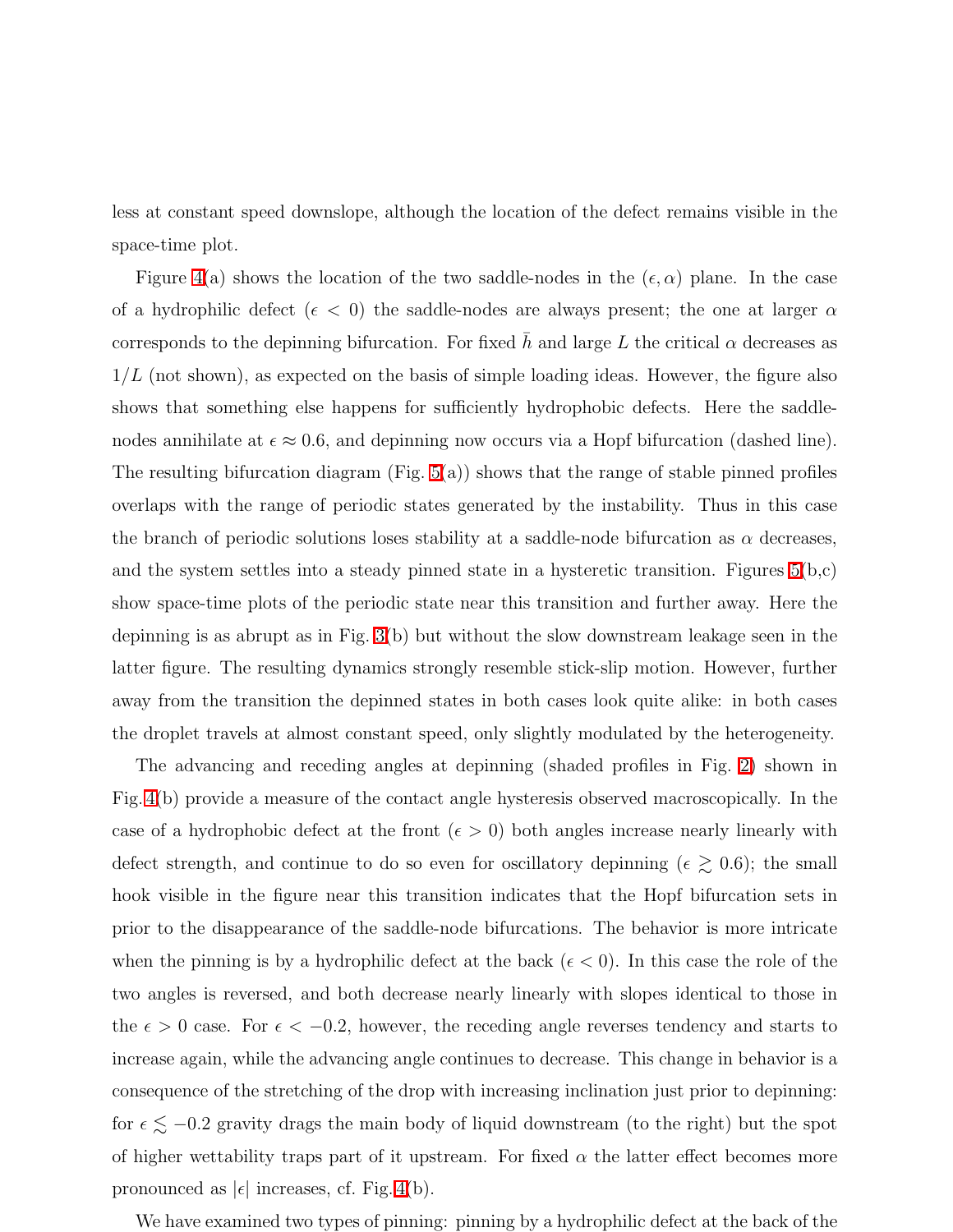droplet, and pinning by a hydrophobic defect in front of it, and identified two mechanisms whereby pinning takes place. In the case of a sufficiently large hydrophilic defect the droplet stretches markedly just prior to depinning as the substrate inclination increases; the inclined droplet loses stability at a saddle-node bifurcation, resulting in periodic motion as the droplet slides over a periodic array of hydrophilic defects. We have referred to this type of bifurcation as the 'sniper'. The periodic motion that results is slow when the droplet is stretching, and fast once the droplet breaks away from a defect and spills onto the next one. The situation is richer for hydrophobic defects that pin the droplet by blocking it. In this case in addition to the steady state sniper bifurcation a new depinning mechanism was observed: the droplet loses stability to an oscillatory mode prior to depinning. A mode of this type cannot be identified by standard energy arguments. In the example shown this bifurcation is hysteretic. The two depinning scenarios are distinguished primarily by the average speed of the droplet near the depinning transition. In the sniper scenario this speed vanishes as  $(\alpha - \alpha_c)^{1/2}$ ; in the latter it is finite. At larger values of  $\alpha$  both scenarios lead to broadly similar dynamics: more-or-less uniform sliding motion modulated by passage over defects. It is noteworthy that no Hopf bifurcation occurs when the wettability profile is sinusoidal [\[23\]](#page-7-1).

Many depinning phenomena in physics may be understood using the sniper scenario. Usually this is so in systems with a continuous symmetry such as invariance under translations. In the absence of a heterogeneity spatially periodic structures may undergo a spontaneous parity-breaking bifurcation that breaks the left-right symmetry of the pattern and produces a drift. The direction of the drift is then determined by the associated tilt of the structure [\[24\]](#page-7-2). In this case the drift speed of the structure vanishes as the square root of the distance from the parity-breaking bifurcation. However, in the presence of spatial heterogeneities the situation changes dramatically because near the bifurcation even small amplitude heterogeneities suffice to pin the tilted structure. A detailed study of this regime [\[25\]](#page-7-3) shows that while some depinning events are indeed analogous to the behavior described by the Adler equation, a quite different depinning mechanism is present as well. Here the tilted state first undergoes a Hopf bifurcation that produces back-and-forth rocking motion of the tilted structure, but no net translation. As a parameter increases the amplitude of this oscillation increases leading to a global bifurcation involving an unstable fixed point and its translate by one period. This bifurcation generates oscillations with a nonzero mean drift, and this net drift increases with further increase in the parameter. The present system differs in the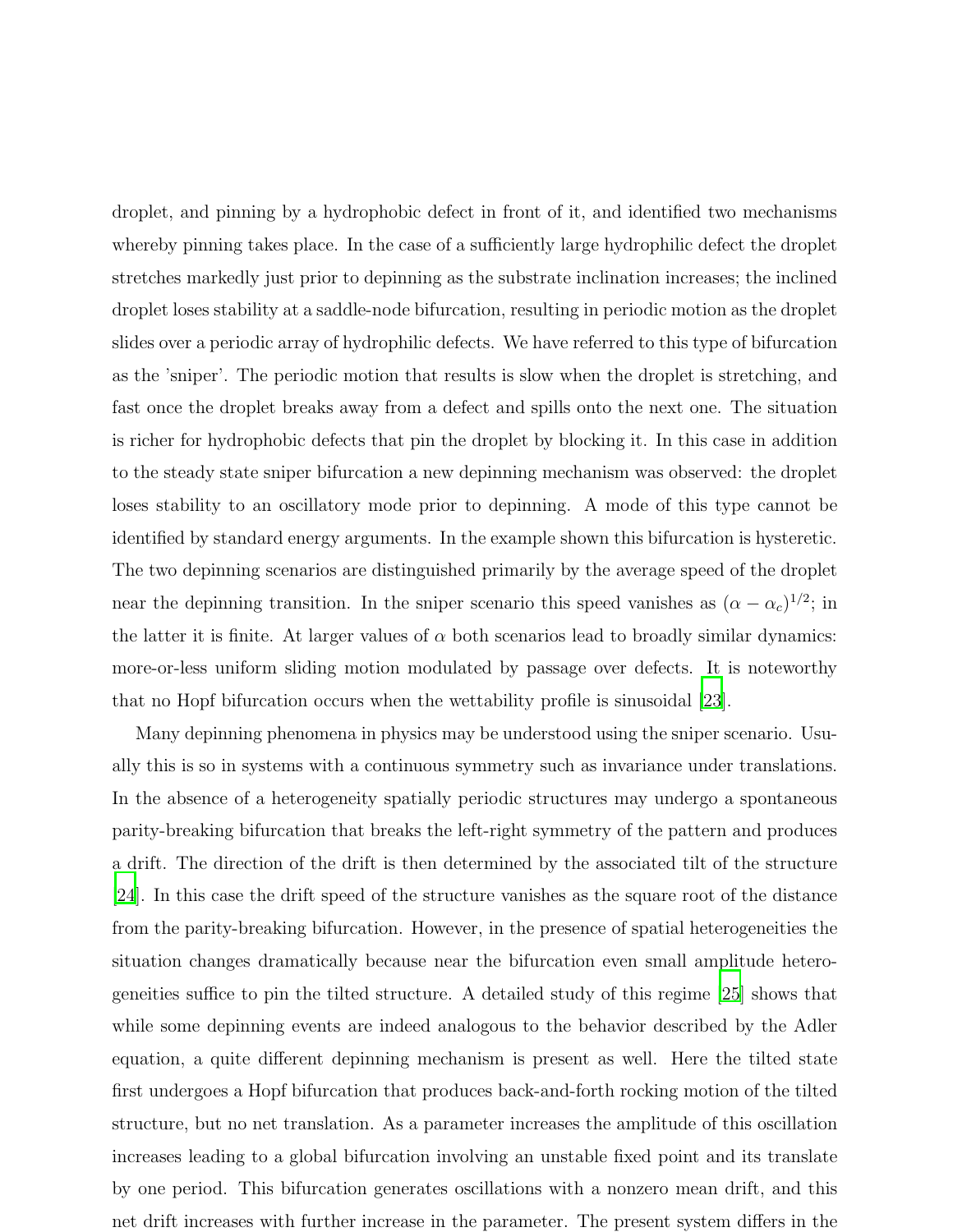absence of left-right symmetry, but a global bifurcation that changes the topology of the limit cycle produced in the Hopf bifurcation from a libration to a rotation must still take place. Such a bifurcation can occur if the Hopf bifurcation is in fact supercritical. Consistency with the Fig. [5\(](#page-12-0)a) requires that the branch of periodic states must go through a pair of saddle-node bifurcations to produce stable states of the type shown in Fig. [5\(](#page-12-0)b).

This work was supported by NASA, NSF and EU under grants NNC04GA47G (EK,UT), DMS-0305968 (EK) and MRTN-CT-2004-005728 (UT).

- <span id="page-6-1"></span><span id="page-6-0"></span>[1] T. Podgorski, J.-M. Flesselles, and L. Limat, Phys. Rev. Lett. 87, 036102 (2001).
- [2] U. Thiele, M. G. Velarde, K. Neuffer, M. Bestehorn, and Y. Pomeau, Phys. Rev. E 64, 061601 (2001).
- <span id="page-6-3"></span><span id="page-6-2"></span>[3] F. Brochard, Langmuir 5, 432 (1989).
- <span id="page-6-4"></span>[4] E. Raphaël, C. R. Acad. Sci. Ser. II **306**, 751 (1988).
- <span id="page-6-5"></span>[5] M. K. Chaudhury and G. M. Whitesides, Science 256, 1539 (1992).
- [6] L. W. Schwartz and S. Garoff, Langmuir 1, 219 (1985).
- <span id="page-6-6"></span>[7] G. D. Nadkarni and S. Garoff, Langmuir 10, 1618 (1994).
- <span id="page-6-7"></span>[8] A. Marmur, Colloid Surf. A-Physicochem. Eng. Asp. 116, 55 (1996).
- <span id="page-6-8"></span>[9] D. Quéré, M. J. Azzopardi, and L. Delattre, Langmuir 14, 2213 (1998).
- <span id="page-6-9"></span>[10] E. Schäffer and P. Z. Wong, Phys. Rev. E  $61$ , 5257 (2000).
- <span id="page-6-10"></span>[11] P. Roura and J. Fort, Phys. Rev. E **64**, 011601 (2001).
- <span id="page-6-11"></span>[12] U. Thiele, L. Brusch, M. Bestehorn, and M. Bär, Eur. Phys. J. E  $11$ ,  $255$  (2003).
- <span id="page-6-12"></span>[13] E. B. Dussan, Ann. Rev. Fluid Mech. 11, 371 (1979).
- <span id="page-6-14"></span><span id="page-6-13"></span>[14] P.-G. de Gennes, Rev. Mod. Phys. 57, 827 (1985).
- [15] L. Leger and J. F. Joanny, Rep. Prog. Phys. 55, 431 (1992).
- <span id="page-6-15"></span>[16] R. Adler, Proc. I.R.E. Waves Electrons 34, 351 (1946).
- <span id="page-6-16"></span>[17] S. H. Strogatz, Nonlinear Dynamics and Chaos (Addison-Wesley, 1994).
- <span id="page-6-17"></span>[18] A. Oron, S. H. Davis, and S. G. Bankoff, Rev. Mod. Phys. 69, 931 (1997).
- <span id="page-6-18"></span>[19] J. N. Israelachvili, Intermolecular and Surface Forces (Academic Press, London, 1992).
- <span id="page-6-19"></span>[20] A. Sharma, Langmuir 9, 861 (1993).
- <span id="page-6-20"></span>[21] U. Thiele, K. Neuffer, Y. Pomeau, and M. G. Velarde, Colloid Surf. A 206, 135 (2002).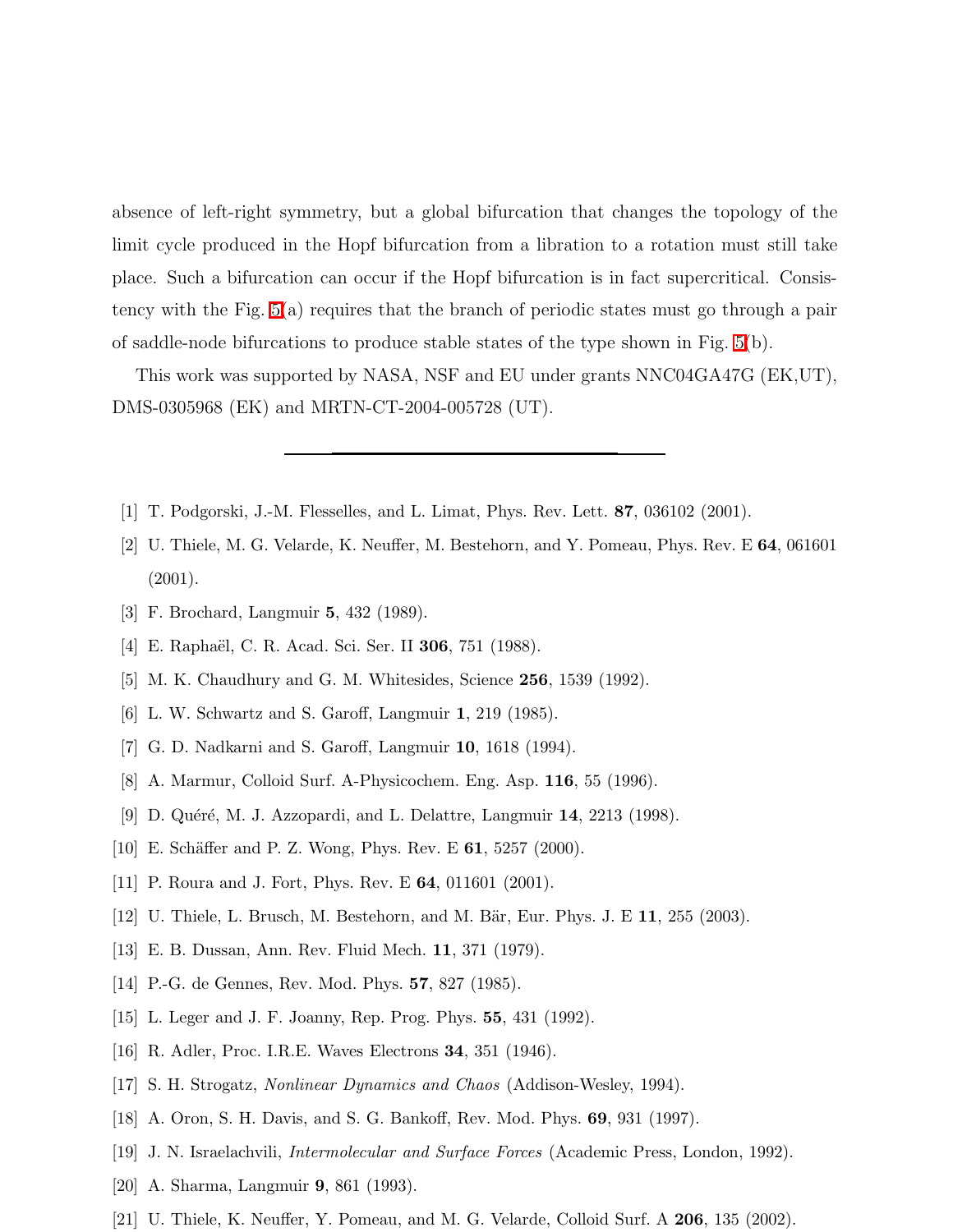- <span id="page-7-1"></span><span id="page-7-0"></span>[22] K. John, M. Bär, and U. Thiele, Eur. Phys. J. E 18, 183 (2005).
- <span id="page-7-2"></span>[23] U. Thiele and E. Knobloch, preprint (2006).
- <span id="page-7-3"></span>[24] P. Coullet, R. E. Goldstein, and G. H. Gunaratne, Phys. Rev. Lett. 63, 1954 (1989).
- [25] G. Dangelmayr, J. Hettel, and E. Knobloch, Nonlinearity 10, 1093 (1997).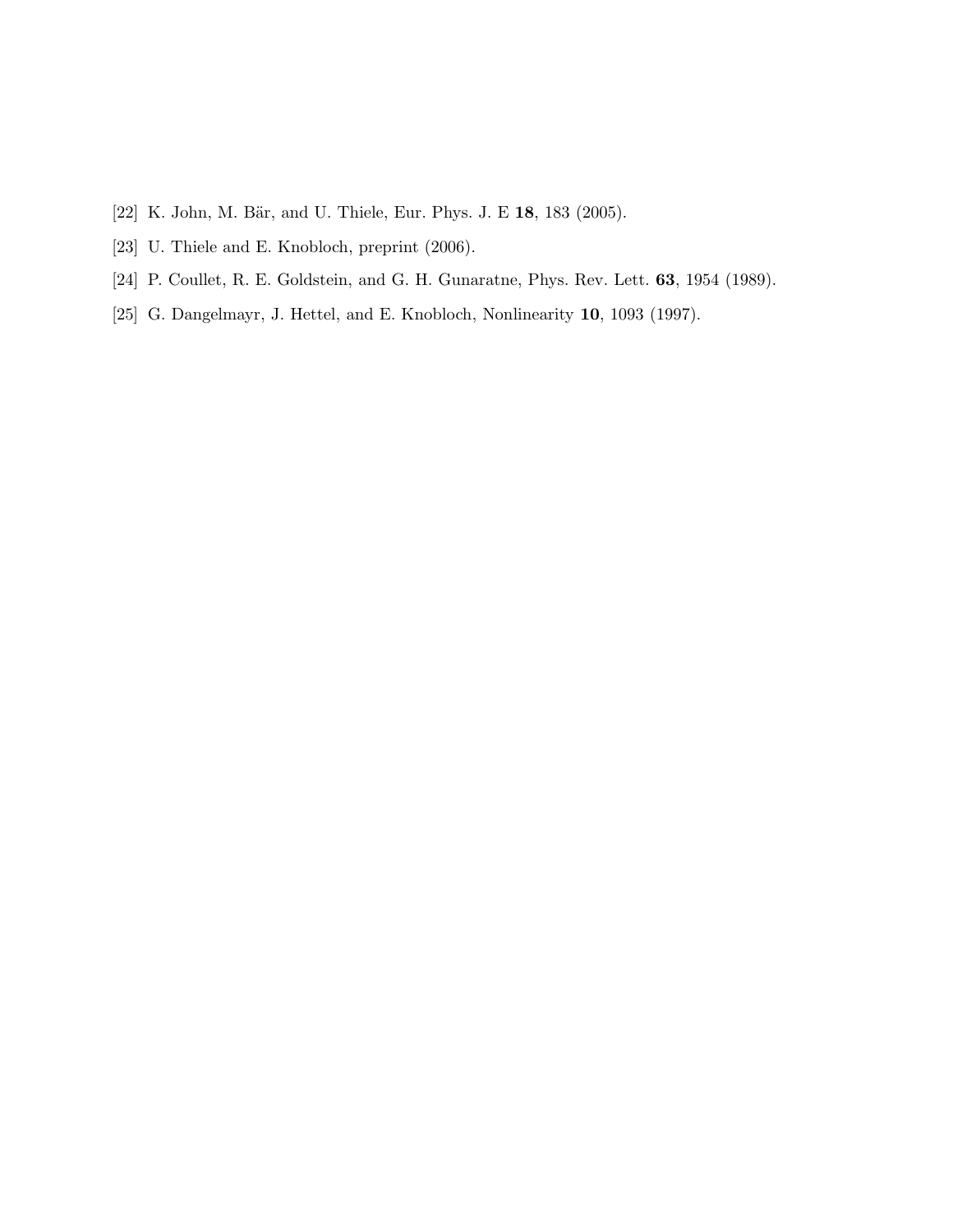

<span id="page-8-0"></span>FIG. 1: Sketch of a droplet on a heterogeneous substrate subject to a horizontal force  $\mu$  towards the right.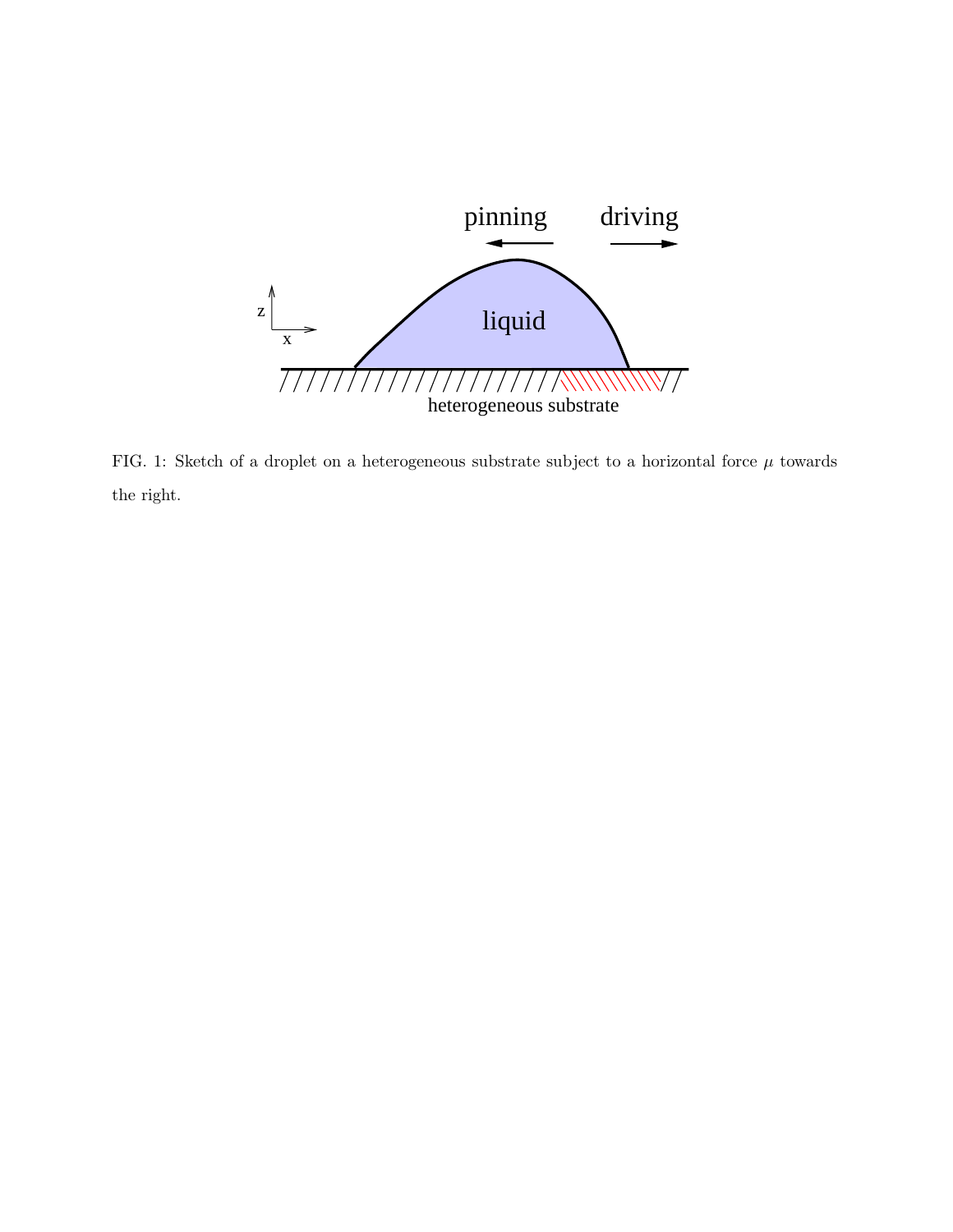

<span id="page-9-0"></span>FIG. 2: Characteristics of pinned droplets as a function of the forcing  $\alpha$  for localized hydrophilic [(a) and (c),  $\epsilon = -1$ ] and hydrophobic [(b) and (d),  $\epsilon = 1$ ] defects. The upper parts of (a) and (b) show steady droplet profiles while the lower parts show the wettability profile [Eq. [\(4\)](#page-3-0) with  $s = 6$ ]. The profile at depinning is shaded. In (a) the droplet is pinned by a more wettable defect at the back whereas in (b) it is blocked by a less wettable defect in front. Panels (c) and (d) show the advancing and receding contact angles  $\theta$  as a function of  $\alpha$ . The remaining parameters are  $L = 25$ ,  $b = 0.1$ , and  $\bar{h} = 1.5$ .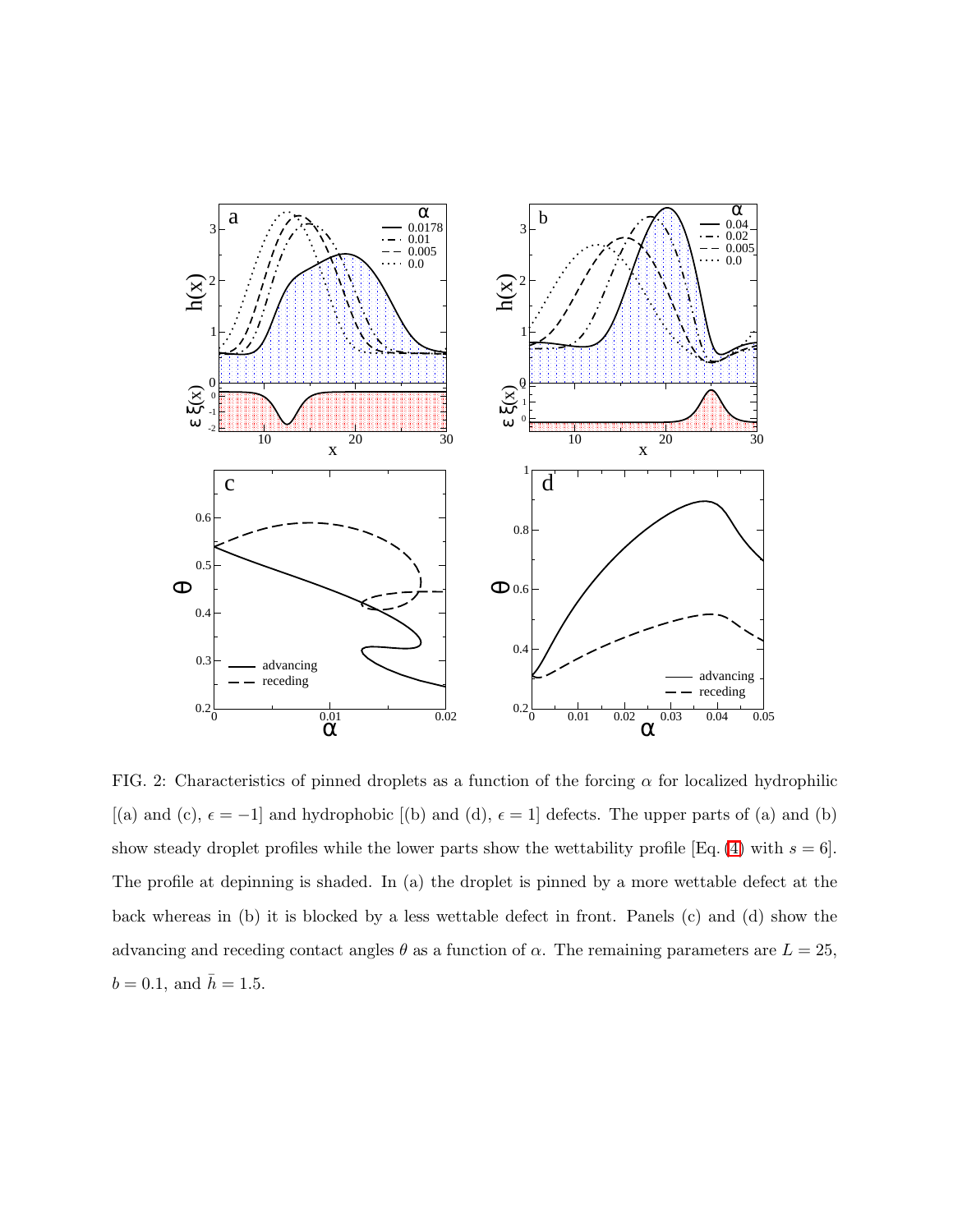

<span id="page-10-0"></span>FIG. 3: (a) Bifurcation diagram for depinning via a sniper bifurcation for a hydrophilic defect [Eq. [\(4\)](#page-3-0) with  $s = 6$ ] with  $\epsilon = -1.0$  and  $L = 25$ ,  $b = 0.1$ ,  $\bar{h} = 1.5$ . The figure shows the  $L^2$ -norm of steady solutions (solid line), selected steady solutions as obtained by integration in time (circles) and the time-averaged  $L_2$ -norm for the unsteady solutions beyond depinning (triangles). Inset shows the inverse of the temporal period  $T$  for the latter. The remaining panels show space-time plots over one spatial and temporal period for a sliding drop (b) close to depinning at  $\alpha = 0.0185$ with  $T = 556.1$ , and (c) far from depinning at  $\alpha = 0.04$  with  $T = 100.7$ .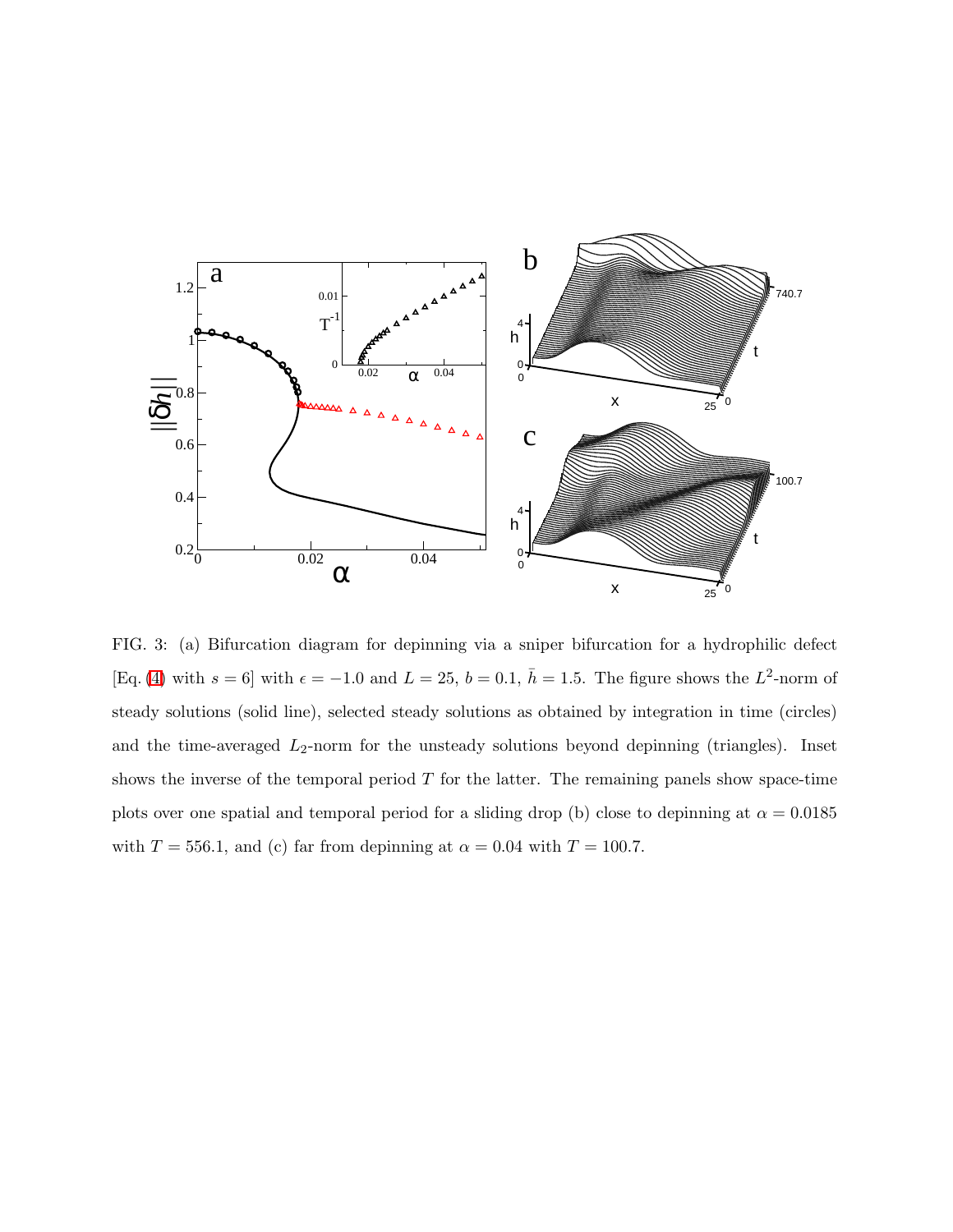

<span id="page-11-0"></span>FIG. 4: (a) Phase diagram for the depinning transition for localized hydrophilic ( $\epsilon$  < 0) or hydrophobic  $(\epsilon > 0)$  defects [Eq. [\(4\)](#page-3-0) with  $s = 6$ ]. The figure focuses on small wettability contrast and  $L = 25, b = 0.1, \bar{h} = 1.5$ . The solid [dashed] lines correspond to saddle-node [Hopf] bifurcations. The latter emerge near the cusp at which the two saddle-node bifurcations annihilate for  $\epsilon > 0$ . (b) Advancing (solid lines) and receding (broken lines) contact angles  $\theta$  at the depinning transition as a function of wettability contrast for a hydrophilic defect at the back  $(\epsilon < 0)$  and hydrophobic defect at the front  $(\epsilon > 0)$ . Thick [thin] lines refer to depinning through a real [oscillatory] mode.